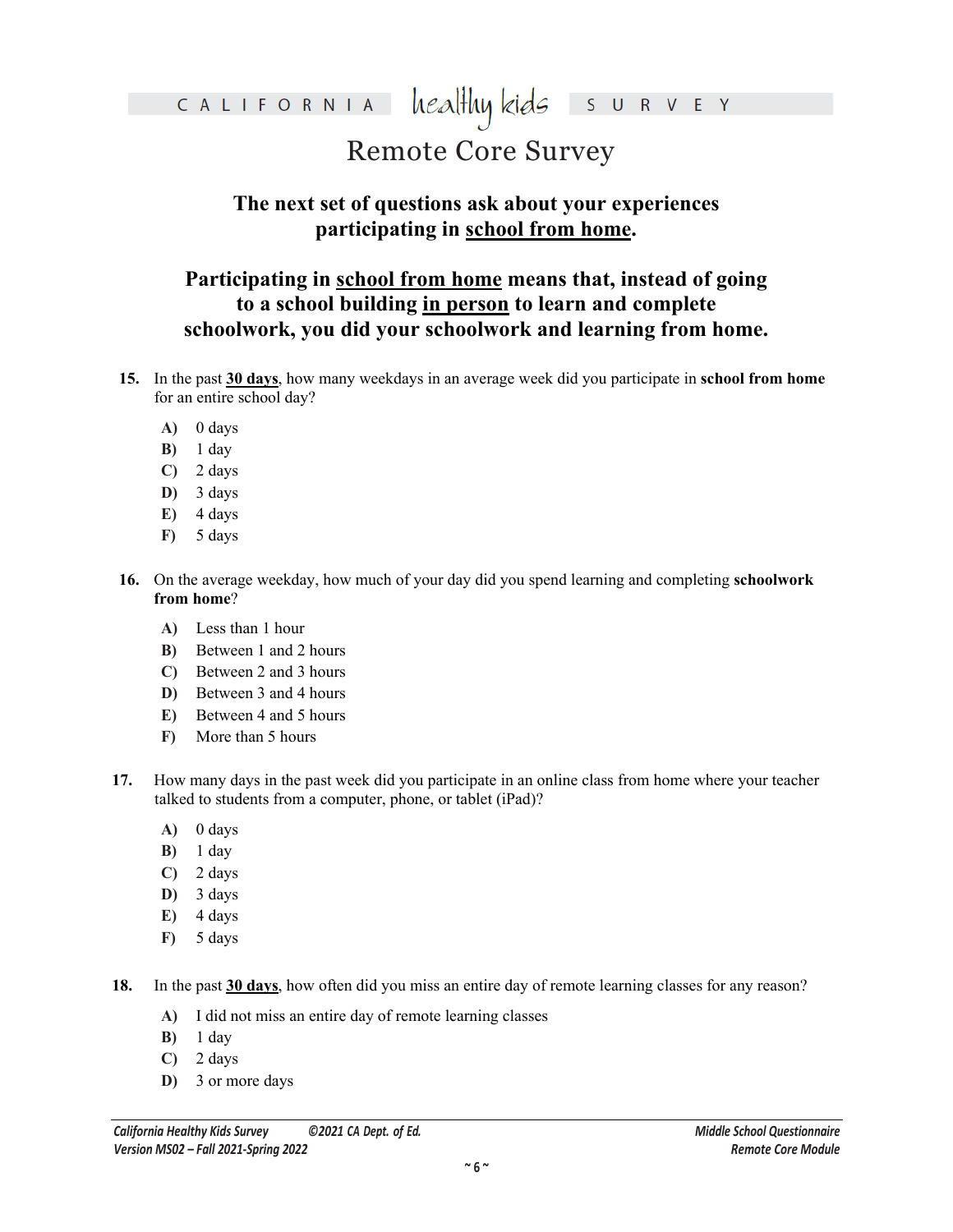healthy kids CALIFORNIA S

## Remote Core Survey

### **The next questions ask about your experiences with school in general.**

- **A)** Mostly A's
- **B)** A's and B's
- **C)** Mostly B's
- **D)** B's and C's
- **E)** Mostly C's
- **F)** C's and D's
- **G)** Mostly D's
- **H)** Mostly F's

- **A)** Does not apply; I didn't miss any school
- **B)** Illness (feeling physically sick), including problems with breathing or your teeth
- **C)** Felt very sad, hopeless, anxious, stressed, or angry
- **D)** Didn't get enough sleep

V E Y

 $R$ 

- **F)** Wanted to spend time with friends
- **G)** Used alcohol or drugs
- **H)** Were behind in schoolwork or weren't prepared for a test or class assignment
- **I)** Were bored or uninterested in school
- **J)** Other reason

|                   | 19. During the past 12 months, how would you describe the grades you mostly received in school?                                    |                      |                                                                      |                                                                                 |             |                         |
|-------------------|------------------------------------------------------------------------------------------------------------------------------------|----------------------|----------------------------------------------------------------------|---------------------------------------------------------------------------------|-------------|-------------------------|
| A)                | Mostly A's                                                                                                                         | E)                   | Mostly C's                                                           |                                                                                 |             |                         |
| B)                | $A$ 's and $B$ 's                                                                                                                  | $\mathbf{F}$         | C's and D's                                                          |                                                                                 |             |                         |
| $\mathbf{C}$      | Mostly B's                                                                                                                         | $\mathbf{G}$         | Mostly D's                                                           |                                                                                 |             |                         |
| D)                | B's and C's                                                                                                                        | H)                   | Mostly F's                                                           |                                                                                 |             |                         |
|                   | 20. In the past 30 days, did you miss a day of school from home for any of the following reasons? (Mark<br><b>All That Apply.)</b> |                      |                                                                      |                                                                                 |             |                         |
| A)<br>B)          | Does not apply; I didn't miss any school<br>Illness (feeling physically sick),                                                     | E)                   | member or friend                                                     | Had to take care of or help a family                                            |             |                         |
|                   | including problems with breathing or<br>your teeth                                                                                 | $\mathbf{F}$         |                                                                      | Wanted to spend time with friends                                               |             |                         |
| $\mathbf{C}$      | Felt very sad, hopeless, anxious, stressed,                                                                                        | $\mathbf{G}$         | Used alcohol or drugs                                                |                                                                                 |             |                         |
|                   | or angry                                                                                                                           | H)                   |                                                                      | Were behind in schoolwork or weren't<br>prepared for a test or class assignment |             |                         |
| D)                | Didn't get enough sleep                                                                                                            | I)                   |                                                                      | Were bored or uninterested in school                                            |             |                         |
|                   |                                                                                                                                    | J)                   | Other reason                                                         |                                                                                 |             |                         |
|                   |                                                                                                                                    |                      | How strongly do you agree or disagree with the following statements? |                                                                                 |             |                         |
|                   |                                                                                                                                    | Strongly<br>Disagree | Disagree                                                             | Neither<br>Disagree<br>Nor Agree                                                | Agree       | Agree                   |
|                   | I feel close to people from this school.                                                                                           | $\mathbf{A}$         | $\bf{B}$                                                             | $\mathbf C$                                                                     | D           | $\mathbf E$             |
|                   | I am happy with this school.                                                                                                       | A                    | $\mathbf B$                                                          | $\mathcal{C}$                                                                   | D           | E                       |
| 21.<br>22.<br>23. | I feel like I am part of this school.                                                                                              | A                    | B                                                                    | $\mathbf C$                                                                     | D           | E                       |
| 24.               | The teachers treat students fairly.                                                                                                | A                    | $\mathbf B$                                                          | $\mathcal{C}$                                                                   | D           | Ε                       |
|                   | Teachers at this school communicate with parents<br>about what students are expected to learn in class.                            | A                    | B                                                                    | $\mathsf{C}$                                                                    | D           | E                       |
| 25.<br>26.        | Parents feel welcome to participate at this school.                                                                                | $\mathbf{A}$         | $\, {\bf B}$                                                         | $\mathcal{C}$                                                                   | $\mathbf D$ | E                       |
| 27.               | School staff take parent concerns seriously.                                                                                       | $\mathbf{A}$         | $\, {\bf B}$                                                         | $\mathcal{C}$                                                                   | D           | Strongly<br>$\mathbf E$ |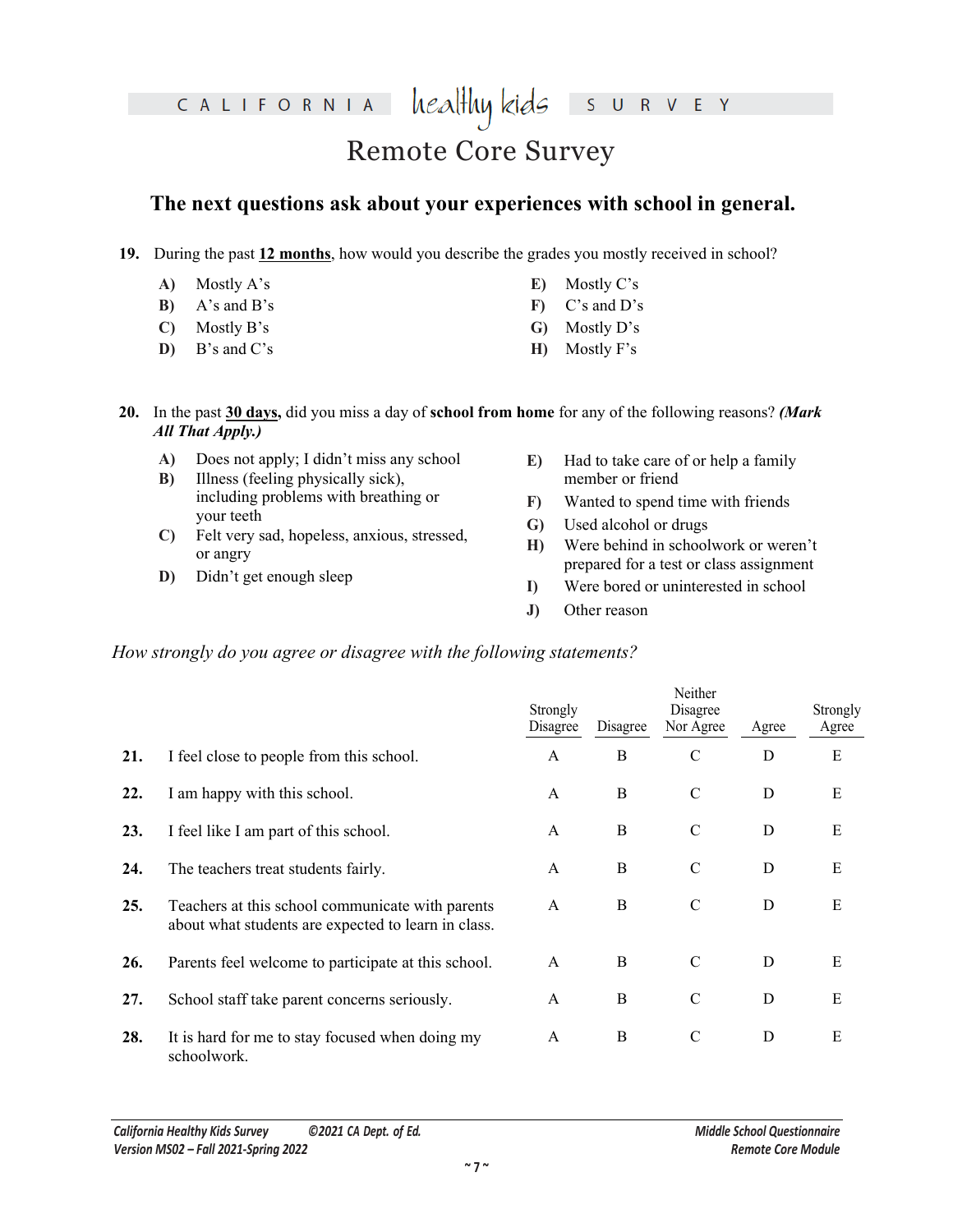#### heal<del>l</del>luy kids CALIFORNIA S U R V E Y Remote Core Survey

|     |                                                                                   |                | Strongly<br>Disagree        | Disagree                 | Neither<br>Disagree<br>Nor Agree | Agree              | Strongly<br>Agree |
|-----|-----------------------------------------------------------------------------------|----------------|-----------------------------|--------------------------|----------------------------------|--------------------|-------------------|
| 29. | I am interested in the schoolwork I do when<br>participating in school from home. |                | $\mathbf{A}$                | $\, {\bf B}$             | C                                | D                  | ${\bf E}$         |
| 30. | I try hard to make sure that I am good at my<br>schoolwork.                       |                | $\mathbf A$                 | $\, {\bf B}$             | $\overline{C}$                   | ${\bf D}$          | ${\bf E}$         |
| 31. | I try hard on my schoolwork because I am<br>interested in it.                     |                | $\boldsymbol{\mathsf{A}}$   | $\boldsymbol{B}$         | $\overline{C}$                   | ${\bf D}$          | ${\bf E}$         |
| 32. | I work hard to try to understand new things when<br>doing my schoolwork.          |                | A                           | $\overline{\mathbf{B}}$  | $\mathbf C$                      | ${\bf D}$          | ${\bf E}$         |
| 33. | I am always trying to do better in my schoolwork.                                 |                | $\overline{A}$              | $\, {\bf B}$             | $\overline{C}$                   | ${\bf D}$          | $\mathbf E$       |
|     | How strongly do you agree or disagree with the following statements?              |                |                             |                          |                                  |                    |                   |
|     | Strongly<br>Disagree                                                              |                |                             |                          |                                  |                    | Strongly<br>Agree |
|     | $\overline{0}$                                                                    | $\overline{c}$ | $\overline{4}$<br>3         | $\sqrt{5}$<br>$\sqrt{6}$ | $\boldsymbol{7}$                 | 8<br>9             | $10\,$            |
| 34. | $\, {\bf B}$<br>School is really boring.<br>$\mathbf{A}$                          | ${\bf C}$      | ${\bf E}$<br>D              | ${\bf F}$<br>$\mathbf G$ | $\mathbf H$                      | $\bf J$<br>$\bf I$ | $\rm K$           |
| 35. | School is worthless and<br>$\mathbf{A}$<br>a waste of time.                       | $\overline{B}$ | $\overline{D}$<br>${\bf E}$ | $\mathbf F$<br>${\bf G}$ | $\, {\rm H}$                     | $\bf{I}$<br>J      | K                 |
|     |                                                                                   |                |                             |                          |                                  |                    |                   |

### *How strongly do you agree or disagree with the following statements?*

| 32. | I work hard to try to understand new things when<br>doing my schoolwork. |                      |                |             |   | A              | $\overline{B}$ |             | $\mathcal{C}$ |                 | D              | E                 |
|-----|--------------------------------------------------------------------------|----------------------|----------------|-------------|---|----------------|----------------|-------------|---------------|-----------------|----------------|-------------------|
| 33. | I am always trying to do better in my schoolwork.                        |                      |                |             |   | Ā              | B              |             | $\mathcal{C}$ |                 | $\mathbf D$    | E                 |
|     | How strongly do you agree or disagree with the following statements?     |                      |                |             |   |                |                |             |               |                 |                |                   |
|     |                                                                          | Strongly<br>Disagree |                |             |   |                |                |             |               |                 |                | Strongly<br>Agree |
|     |                                                                          |                      |                |             |   | $\overline{4}$ | 5              | 6           | 7             | $8\phantom{.0}$ | $\overline{9}$ | 10                |
| 34. | School is really boring.                                                 | A                    | $\, {\bf B}$   | $\mathbf C$ | D | ${\bf E}$      | $\mathbf F$    | ${\bf G}$   | $\, {\rm H}$  | I               | $\bf J$        | $\bf K$           |
| 35. | School is worthless and<br>a waste of time.                              | A                    | $\overline{B}$ |             | D | E              | $\rm F$        | $\mathbf G$ | H             | I               | $_{\rm J}$     | K                 |
|     |                                                                          |                      |                |             |   |                |                |             |               |                 |                |                   |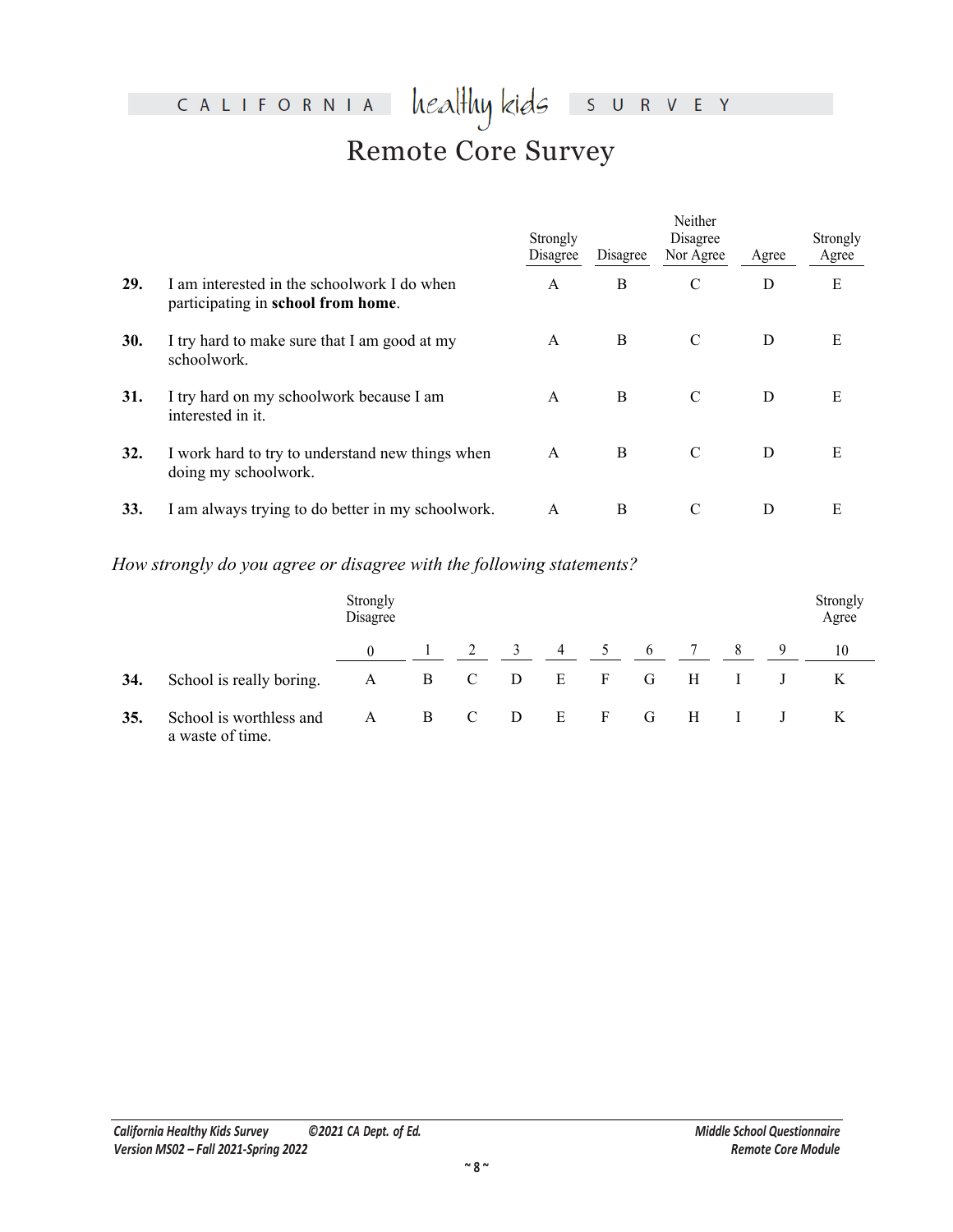heal<del>l</del>luy kids CALIFORNIA

S U R V E Y

### Remote Core Survey

### **Please mark on your answer sheet how TRUE you feel each of the following statements is about your SCHOOL.**

|     | statements is about your SCHOOL.                                                                   |                           |                  |                            |                   |
|-----|----------------------------------------------------------------------------------------------------|---------------------------|------------------|----------------------------|-------------------|
|     | There is a teacher or some other adult from my school                                              |                           |                  |                            |                   |
|     |                                                                                                    | Not At<br>All True        | A Little<br>True | <b>Pretty Much</b><br>True | Very Much<br>True |
| 36. | who really cares about me.                                                                         | $\mathbf{A}$              | $\mathbf B$      | $\mathbf C$                | $\mathbf D$       |
| 37. | who tells me when I do a good job.                                                                 |                           | $\bf{B}$         | $\mathcal{C}$              | D                 |
| 38. | who provides me with interesting activities to do<br>while I am participating in school from home. |                           | $\bf{B}$         | $\mathbf C$                | $\mathbf D$       |
| 39. | who notices when I'm not there.                                                                    | $\mathbf{A}$              | B                | $\mathcal{C}$              | D                 |
| 40. | who always wants me to do my best.                                                                 | $\boldsymbol{\rm{A}}$     | B                | $\mathcal{C}$              | D                 |
| 41. | who checks on how I am feeling.                                                                    | $\mathbf A$               | $\bf{B}$         | $\mathbf C$                | $\mathbf D$       |
| 42. | who listens to me when I have something to say.                                                    |                           | $\bf{B}$         | $\mathbf C$                | $\mathbf D$       |
| 43. | who believes that I will be a success.                                                             | $\boldsymbol{\rm{A}}$     | $\bf{B}$         | $\mathcal{C}$              | D                 |
|     | When I participate in school,                                                                      | Not At<br>All True        | A Little<br>True | Pretty Much<br>True        | Very Much<br>True |
| 44. | I do interesting activities.                                                                       | $\boldsymbol{\mathsf{A}}$ | B                | $\mathcal{C}$              | D                 |
| 45. | I help decide things like class activities or rules.                                               | A                         | $\bf{B}$         | $\mathcal{C}$              | D                 |
| 46. | I do things that make a difference.                                                                | A                         | $\bf{B}$         | $\mathcal{C}$              | D                 |
| 47. | I have a say in how things work.                                                                   | A                         | $\, {\bf B}$     | $\mathcal{C}$              | D                 |
| 48. | I help decide school activities or rules.                                                          | A                         | B                | $\mathcal{C}$              | D                 |

#### *When I participate in school,…*

|     |                                                      | Not At<br>All True | A Little<br>True | Pretty Much<br>True | Very Much<br>True |
|-----|------------------------------------------------------|--------------------|------------------|---------------------|-------------------|
| 44. | I do interesting activities.                         | A                  | B                | C                   | D                 |
| 45. | I help decide things like class activities or rules. | A                  | B                |                     | D                 |
| 46. | I do things that make a difference.                  | A                  | B                |                     | D                 |
| 47. | I have a say in how things work.                     | A                  | B                |                     | D                 |
| 48. | I help decide school activities or rules.            | A                  | B                |                     | D                 |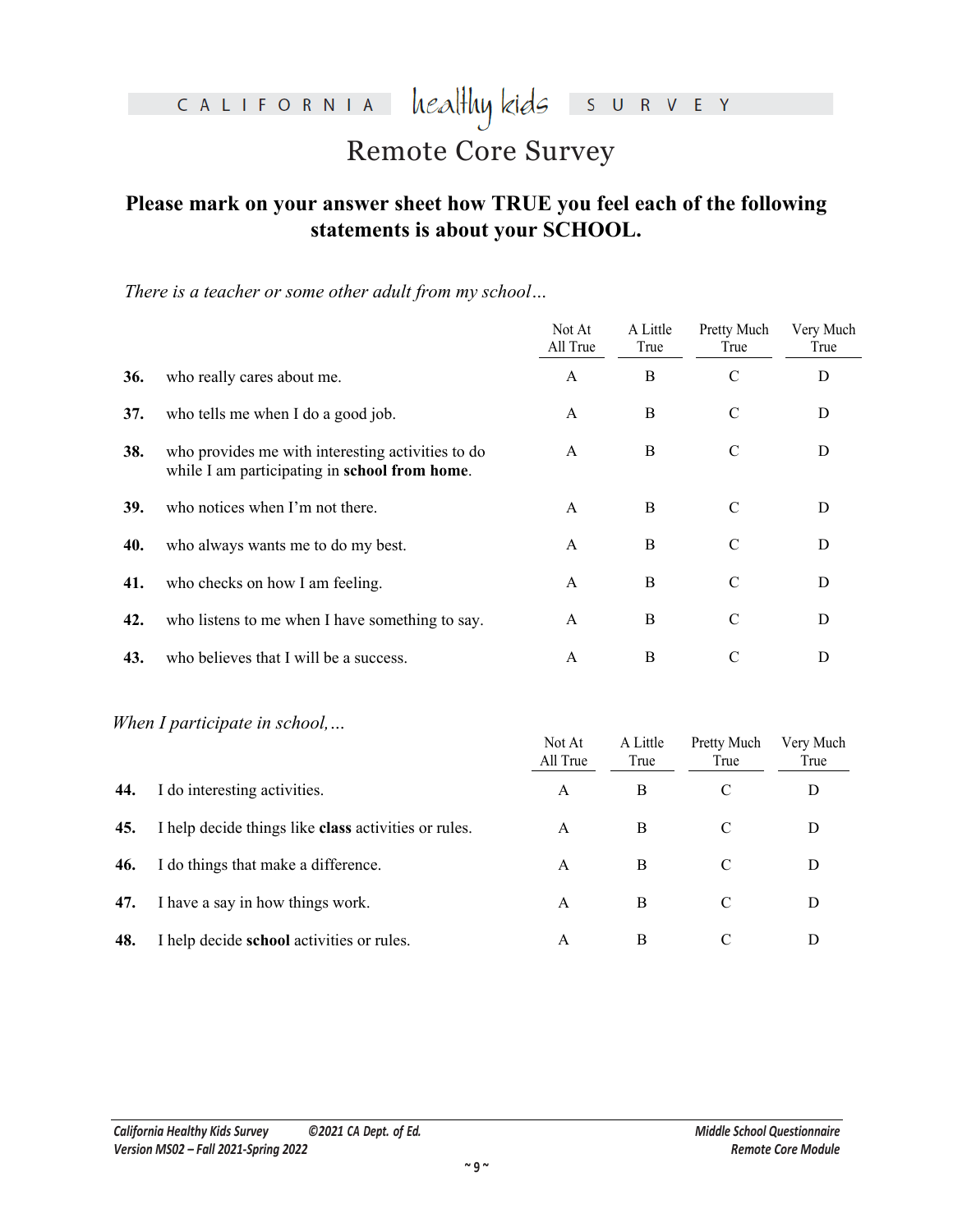#### healthy kids CALIFORNIA

## Remote Core Survey

**The next questions ask about the use of alcohol, tobacco, marijuana, and other drugs, including pills or medications, to get "high" or for reasons other than medical, as ordered or prescribed by a doctor.**

### **Keep the following definitions in mind:**

- **• One drink of ALCOHOL**, or alcoholic drink (beverage), means one regular size can/bottle of beer or wine cooler, one glass of wine, one mixed drink, or one shot glass of liquor.
- **•** Questions about alcohol do **not** include drinking a few sips of wine for religious purposes.
- **• DRUG** means any substance other than alcohol or tobacco, including pills and medications, used to get "high" ("loaded," "stoned," or "wasted") or for purposes other than prescribed by a doctor.
- other drugs, including pills or medications, to get "high" or for reasons<br>other than medical, as ordered or prescribed by a doctor.<br>Keep the following definitions in mind:<br>One drink of ALCOHOL<sub>2</sub> or alcoholic drink (bevera Internation of include drinking a few sips of wine for religiour any substance other than alcohol or tobacco, including pills and sead to get "high" ("loaded," "stoned," or "wasted") or for purposeribed by a doctor.<br>APE PR **• VAPES or VAPE PRODUCTS**: Electronic devices like vape pens, e-cigarettes, ehookah, hookah pens, e-vaporizers, tanks, pods, or mods used to inhale a vapor. Can be used to vape many things, including nicotine or just flavoring. Popular brands are JUUL, Suorin, SMOK, Zodiac Constellation, and Stiiizy.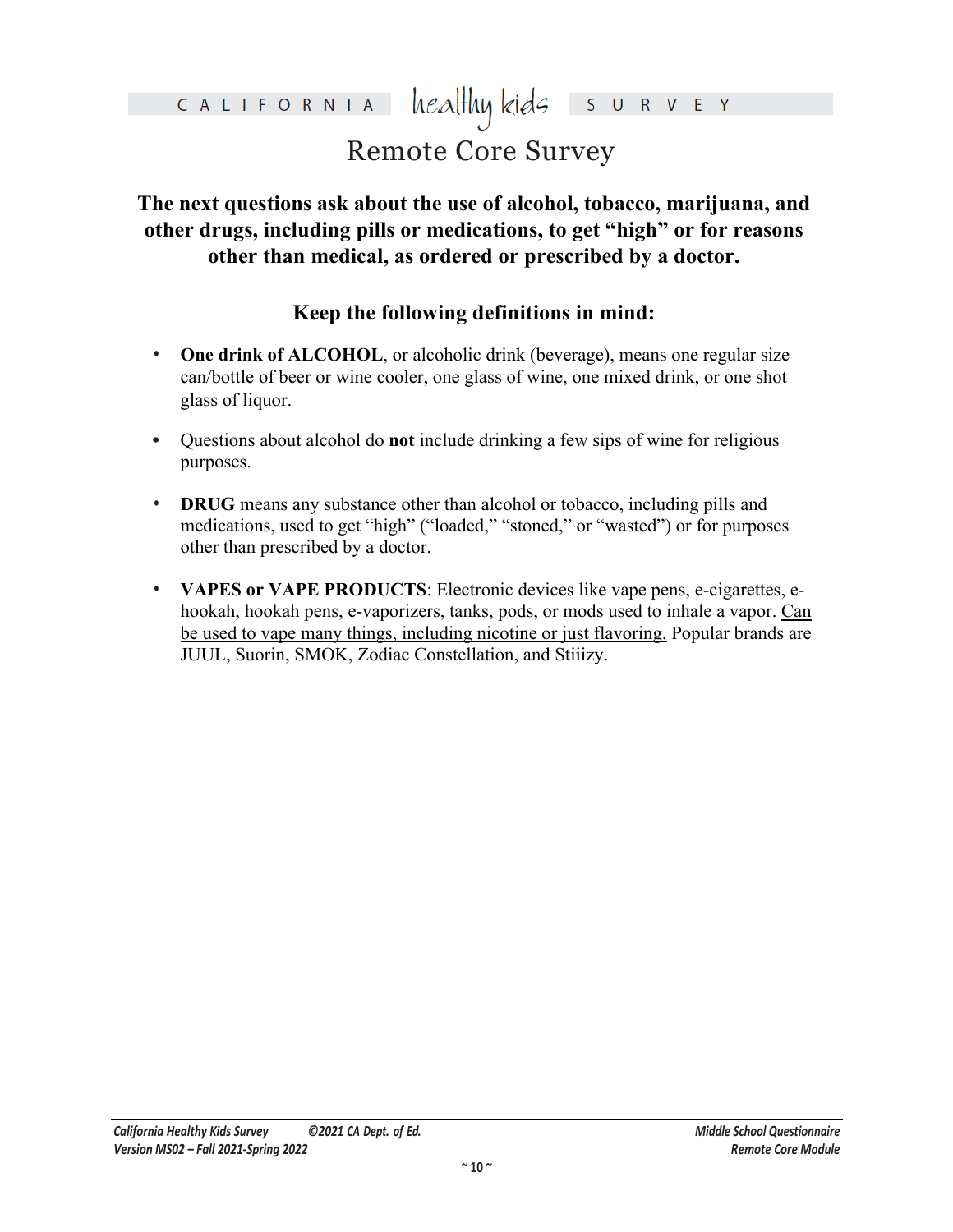## CALIFORNIA

# healthykids survey

## Remote Core Survey

*During your life, how many times have you used the following?*

|      | During your <b>life</b> , how many times have you used the following?                                                            |                           |                |                         | Number of Times |                  |                           |
|------|----------------------------------------------------------------------------------------------------------------------------------|---------------------------|----------------|-------------------------|-----------------|------------------|---------------------------|
|      |                                                                                                                                  | $\overline{0}$<br>Times   | 1<br>Time      | $\overline{2}$<br>Times | 3<br>Times      | $4 - 6$<br>Times | 7 or<br>More<br>Times     |
| 49.  | A cigarette, even one or two puffs                                                                                               | $\mathbf{A}$              | $\, {\bf B}$   | $\mathbf C$             | Ď               | $\mathbf{E}$     | $\mathbf F$               |
| 50.  | A whole cigarette                                                                                                                | $\mathbf{A}$              | $\bf{B}$       | $\mathcal{C}$           | $\mathbf{D}$    | $\mathbf E$      | $\mathbf F$               |
| 51.  | Smokeless tobacco (dip, chew, or snuff)                                                                                          | $\mathbf{A}$              | $\, {\bf B}$   | $\mathbf C$             | D               | ${\bf E}$        | $\mathbf F$               |
| 52.  | Vape products                                                                                                                    | $\boldsymbol{\mathsf{A}}$ | B              | $\mathbf C$             | $\mathbf D$     | ${\bf E}$        | $\mathbf F$               |
|      | [ASKED IF $Q52 = B, C, D, E,$ or F]                                                                                              |                           |                |                         |                 |                  |                           |
| 52.A | Vaped tobacco or nicotine                                                                                                        | A                         | $\overline{B}$ | $\mathcal{C}$           | D               | ${\bf E}$        | $\mathbf F$               |
| 52.B | Vaped marijuana or THC                                                                                                           | $\mathbf{A}$              | $\mathbf B$    | С                       | ${\rm D}$       | ${\bf E}$        | $\mathbf F$               |
| 52.C | Vaped other product                                                                                                              | $\mathbf{A}$              | $\mathbf{B}$   | $\mathbf C$             | $\mathbf D$     | ${\bf E}$        | $\boldsymbol{\mathrm{F}}$ |
| 53.  | One full drink of alcohol (such as a can of<br>beer, glass of wine, wine cooler, or shot of<br>liquor)                           | $\boldsymbol{\mathsf{A}}$ | $\, {\bf B}$   | $\overline{C}$          | $\mathbf D$     | ${\bf E}$        | ${\bf F}$                 |
| 54.  | Marijuana (smoke, vape, eat, or drink)                                                                                           | $\mathbf{A}$              | $\overline{B}$ | $\mathbf C$             | ${\bf D}$       | ${\bf E}$        | $\rm F$                   |
| 55.  | Inhalants (things you sniff, huff, or breathe to<br>get "high" such as glue, paint, aerosol sprays,<br>gasoline, poppers, gases) | $\mathbf{A}$              | $\mathbf B$    | $\mathbf C$             | ${\bf D}$       | ${\bf E}$        | $\mathbf F$               |
| 56.  | Relevan                                                                                                                          | $\mathbf{A}$              | $\bf{B}$       | $\mathbf C$             | $\mathbf D$     | ${\bf E}$        | $\rm F$                   |
| 57.  | Any other drug, pill, or medicine to get<br>"high" or for reasons other than medical                                             | $\mathsf{A}$              | $\, {\bf B}$   | $\mathbf C$             | ${\bf D}$       | E                | ${\bf F}$                 |
|      | During your <i>life</i> , how many times have you been                                                                           |                           |                |                         | Number of Times |                  |                           |
|      |                                                                                                                                  |                           |                |                         |                 |                  | 7 or                      |
|      |                                                                                                                                  | $\boldsymbol{0}$<br>Times | 1<br>Time      | $\overline{2}$<br>Timos | 3<br>Timos      | $4 - 6$<br>Times | More<br>Times             |

|     |                                                            | <b>Number 01 Times</b> |      |       |            |                  |                         |  |  |  |
|-----|------------------------------------------------------------|------------------------|------|-------|------------|------------------|-------------------------|--|--|--|
|     |                                                            | $\theta$<br>Times      | Time | Times | 3<br>Times | $4 - 6$<br>Times | $7$ or<br>More<br>Times |  |  |  |
| 58. | very drunk or sick after drinking alcohol?                 | A                      | B    | C     | D          | Е                | F                       |  |  |  |
| 59. | "high" (loaded, stoned, or wasted) from using<br>drugs?    | A                      | B    |       | D          | E                | F                       |  |  |  |
| 60. | drunk on alcohol or "high" on drugs on school<br>property? | A                      | B    |       | D          | Е                | F                       |  |  |  |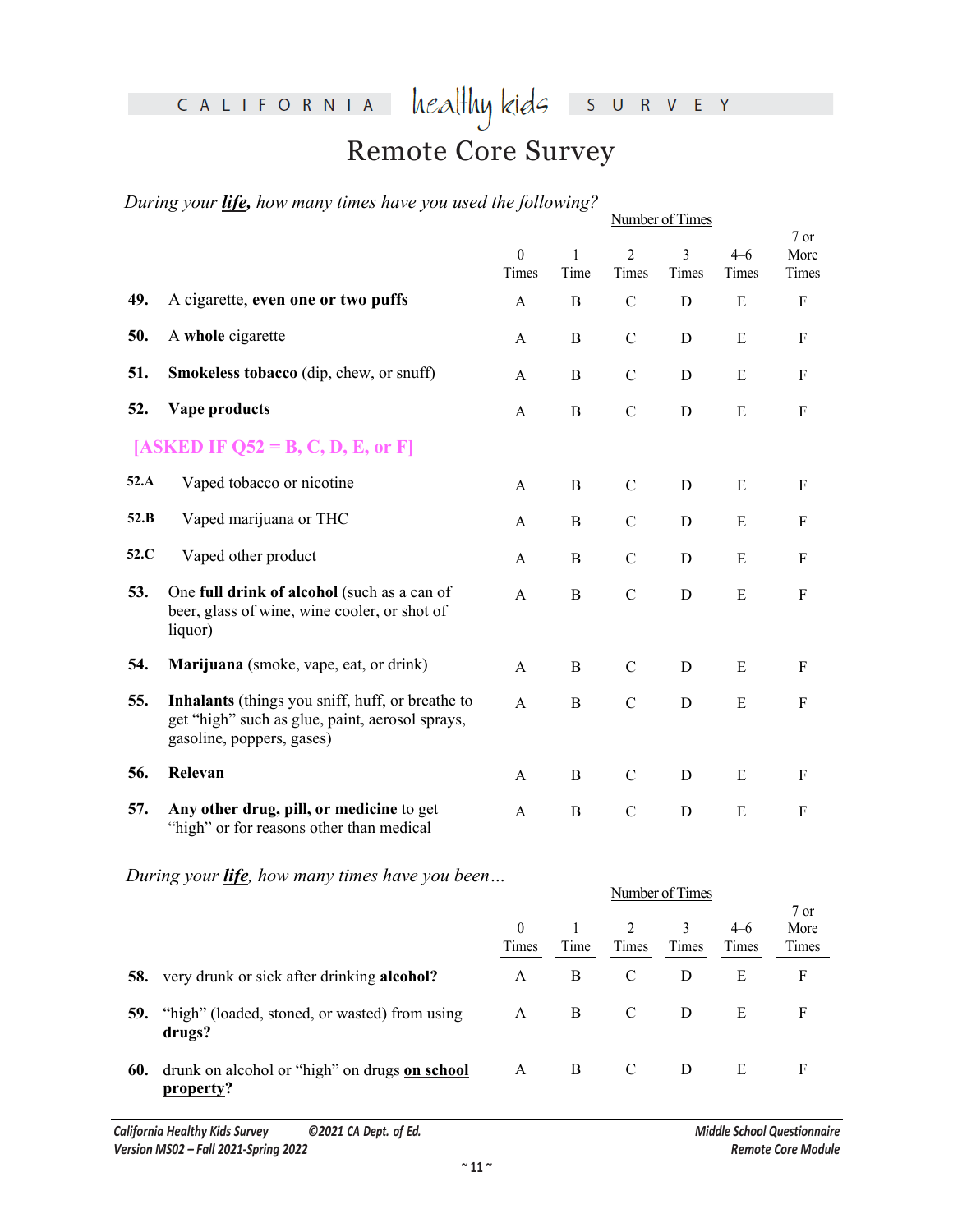#### healthy kids CALIFORNIA  $S$  U R V E Y

## Remote Core Survey

#### **[APPLICABLE FOR LIFETIME MARIJUANA USERS ONLY – Ask of students who reported ever using marijuana [IF Q54 = B, C, D, E, or F]**

|     |                                                                         | Number of Times |      |       |       |         |        |  |  |
|-----|-------------------------------------------------------------------------|-----------------|------|-------|-------|---------|--------|--|--|
|     |                                                                         |                 |      |       |       |         | $7$ or |  |  |
|     |                                                                         | $\theta$        |      |       |       | $4 - 6$ | More   |  |  |
|     |                                                                         | Times           | Time | Times | Times | Times   | Times  |  |  |
| 61. | <b>Smoke</b> it?                                                        | A               | B    |       |       | Е       | F      |  |  |
| 62. | In a <b>vaping device</b> (vape pens, mods, or<br>portable vaporizers)? | A               | В    |       | D     | E       |        |  |  |
| 63. | Eat or drink it in products made with<br>marijuana?                     | А               | в    | C     |       | Ε       |        |  |  |

#### *During the past 30 days, on how many days did you use…*

|      | reported ever using marijuana [IF $Q54 = B, C, D, E,$ or F]                                    |                   |                |                         |                        |                  |                           |  |  |  |
|------|------------------------------------------------------------------------------------------------|-------------------|----------------|-------------------------|------------------------|------------------|---------------------------|--|--|--|
|      | During your <i>life</i> , how many times have you used marijuana in any of the following ways: |                   |                |                         |                        |                  |                           |  |  |  |
|      |                                                                                                |                   |                | Number of Times         |                        |                  |                           |  |  |  |
|      |                                                                                                | $\Omega$<br>Times | Time           | $\overline{2}$<br>Times | $\mathcal{E}$<br>Times | $4 - 6$<br>Times | 7 or<br>More<br>Times     |  |  |  |
| 61.  | Smoke it?                                                                                      | A                 | $\bf{B}$       | $\overline{C}$          | D                      | ${\bf E}$        | $\boldsymbol{\mathrm{F}}$ |  |  |  |
| 62.  | In a vaping device (vape pens, mods, or<br>portable vaporizers)?                               | $\mathbf{A}$      | $\overline{B}$ | $\mathbf C$             | D                      | ${\bf E}$        | $\mathbf F$               |  |  |  |
| 63.  | Eat or drink it in products made with<br>marijuana?                                            | A                 | $\overline{B}$ | $\mathcal{C}$           | D                      | $\mathbf E$      | $\mathbf F$               |  |  |  |
|      |                                                                                                |                   |                |                         |                        |                  |                           |  |  |  |
|      | During the past 30 days, on how many days did you use                                          |                   |                |                         |                        |                  |                           |  |  |  |
|      |                                                                                                | $\theta$<br>Days  | Day            | $\overline{c}$<br>Days  | $3-9$<br>Days          | $10-19$<br>Days  | $20 - 30$<br>Days         |  |  |  |
| 64.  | cigarettes?                                                                                    | $\mathbf{A}$      | $\, {\bf B}$   | $\mathbf C$             | D                      | E                | $\mathbf F$               |  |  |  |
| 65.  | smokeless tobacco (dip, chew, or snuff)?                                                       | $\mathbf{A}$      | $\, {\bf B}$   | $\mathcal{C}$           | $\mathbf D$            | ${\bf E}$        | ${\bf F}$                 |  |  |  |
| 66.  | vape products?                                                                                 | $\mathbf{A}$      | $\bf{B}$       | $\mathbf C$             | $\mathbf D$            | E                | ${\bf F}$                 |  |  |  |
|      | $\overline{E}$ , D, E, or F<br>$[ASKED IF 066 = B.$                                            |                   |                |                         |                        |                  |                           |  |  |  |
| 66.A | Vaped tobacco or nicotine                                                                      | A                 | $\mathbf B$    | $\mathbf C$             | $\mathbf D$            | E                | $\boldsymbol{\mathrm{F}}$ |  |  |  |
| 66.B | Vaped marijuana or THC                                                                         | A                 | $\mathbf B$    | $\mathcal{C}$           | $\mathbf D$            | E                | $\boldsymbol{\mathrm{F}}$ |  |  |  |
| 66.C | Vaped other product                                                                            | A                 | $\bf{B}$       | $\mathcal{C}$           | $\mathbf D$            | E                | $\boldsymbol{\mathrm{F}}$ |  |  |  |
| 67.  | one or more drinks of alcohol?                                                                 | A                 | B              | $\mathcal{C}$           | $\mathbf D$            | ${\bf E}$        | F                         |  |  |  |
| 68.  | five or more drinks of alcohol in a row,<br>that is, within a couple of hours?                 | $\mathbf{A}$      | $\, {\bf B}$   | $\mathbf C$             | ${\bf D}$              | ${\bf E}$        | $\boldsymbol{\mathrm{F}}$ |  |  |  |
| 69.  | marijuana (smoke, vape, eat, or drink)?                                                        | A                 | $\bf{B}$       | $\mathbf C$             | ${\bf D}$              | $\mathbf E$      | $\boldsymbol{\mathrm{F}}$ |  |  |  |
| 70.  | inhalants (things you sniff, huff, or breathe to<br>get "high")?                               | $\mathbf{A}$      | $\, {\bf B}$   | $\mathbf C$             | $\mathbf D$            | E                | $\mathbf F$               |  |  |  |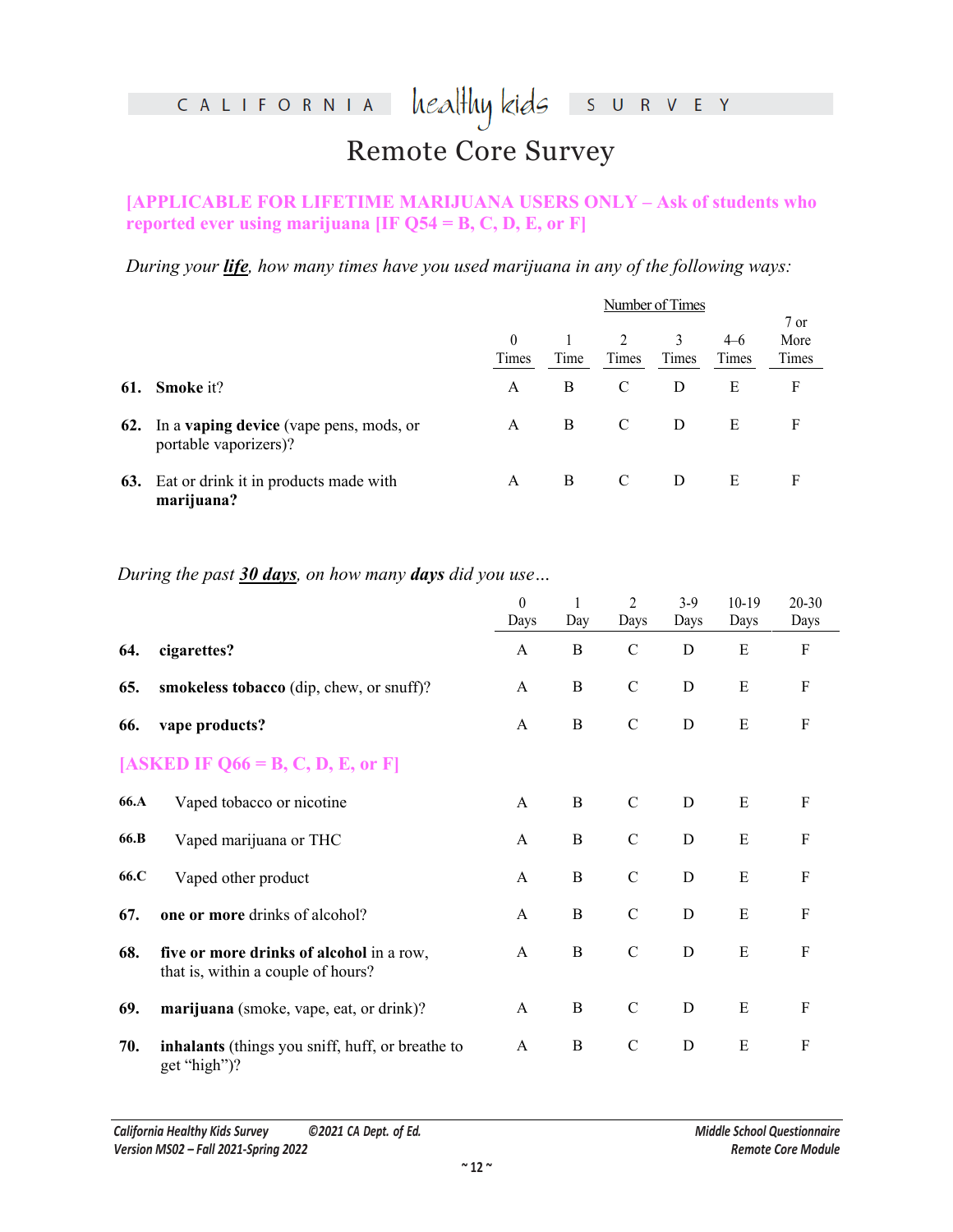#### heal<del>l</del>luy kids CALIFORNIA  $S$  U R V E Y Remote Core Survey

*During the past 30 days, on how many days did you use…*

|     |                                                                                                    | Davs | Dav | $\gamma$<br>Davs | $3-9$<br>Davs | $10-19$<br>Davs | $20 - 30$<br>Davs |
|-----|----------------------------------------------------------------------------------------------------|------|-----|------------------|---------------|-----------------|-------------------|
| 71. | <b>any other drug, pill, or medicine</b> to get "high" or A B C<br>for reasons other than medical? |      |     |                  |               |                 |                   |

|     |                                                                                                        | $\boldsymbol{0}$<br>Days | $\mathbf{1}$<br>Day | $\overline{c}$<br>Days | $3-9$<br>Days  | $10-19$<br>Days       | $20 - 30$<br>Days |
|-----|--------------------------------------------------------------------------------------------------------|--------------------------|---------------------|------------------------|----------------|-----------------------|-------------------|
| 71. | any other drug, pill, or medicine to get "high" or<br>for reasons other than medical?                  | $\mathbf{A}$             | $\, {\bf B}$        | $\mathcal{C}$          | D              | ${\bf E}$             | F                 |
|     | How much do people risk harming themselves physically and in other ways when they do the<br>following? |                          |                     |                        |                |                       |                   |
|     |                                                                                                        |                          |                     |                        |                | How Much Risk or Harm |                   |
|     |                                                                                                        |                          | Great               |                        | Moderate       | Slight                | None              |
| 72. | Smoke cigarettes occasionally                                                                          |                          | A                   |                        | $\mathbf{B}$   | $\mathcal{C}$         | D                 |
| 73. | Smoke 1 or more packs of cigarettes each day                                                           |                          | $\boldsymbol{A}$    |                        | $\mathbf B$    | $\mathcal{C}$         | D                 |
| 74. | Vape tobacco or nicotine occasionally                                                                  |                          |                     |                        | $\bf{B}$       | $\mathcal{C}$         | D                 |
| 75. | Vape tobacco or nicotine several times a day (100 puffs or<br>more)                                    |                          |                     |                        | $\, {\bf B}$   | $\mathbf C$           | D                 |
| 76. | Drink alcohol (beer, wine, liquor) occasionally                                                        |                          | A                   |                        | $\, {\bf B}$   | $\mathbf C$           | D                 |
| 77. | Have five or more drinks of alcohol once or twice a week                                               |                          | A                   |                        | $\bf{B}$       | $\mathcal{C}$         | D                 |
| 78. | Use marijuana occasionally (smoke, vape, eat, or drink)                                                |                          | A                   |                        | $\, {\bf B}$   | C                     | D                 |
| 79. | Use marijuana daily                                                                                    |                          | $\mathbf{A}$        |                        | $\bf{B}$       | $\mathcal{C}$         | $\mathbf D$       |
|     | How difficult is it for students in your grade to get any of the following if they really want them?   |                          |                     |                        |                |                       |                   |
|     |                                                                                                        | Very<br>Difficult        | Fairly<br>Difficult |                        | Fairly<br>Easy | Very Easy             | Don't<br>Know     |
| 80. | Cigarettes                                                                                             | A                        | $\bf{B}$            |                        | $\mathcal{C}$  | $\mathbf D$           | E                 |
| 81. | Vape products                                                                                          | A                        | $\bf{B}$            |                        | $\mathcal{C}$  | $\mathbf D$           | $\mathbf E$       |
|     |                                                                                                        |                          |                     |                        |                |                       |                   |

|     |                                                                          | Very<br>Difficult | Fairly<br>Difficult | Fairly<br>Easy | Very Easy | Don't<br>Know |
|-----|--------------------------------------------------------------------------|-------------------|---------------------|----------------|-----------|---------------|
| 80. | Cigarettes                                                               | A                 | B                   | $\mathcal{C}$  | D         | E             |
| 81. | Vape products                                                            | A                 | B                   | C              | D         | Ε             |
| 82. | Alcohol                                                                  | A                 | B                   | C              | D         | E             |
| 83. | Marijuana                                                                | A                 | B                   | C              | D         | Ε             |
| 84. | Prescription drugs to get "high" or for<br>reasons other than prescribed | A                 | B                   | C              | D         | E             |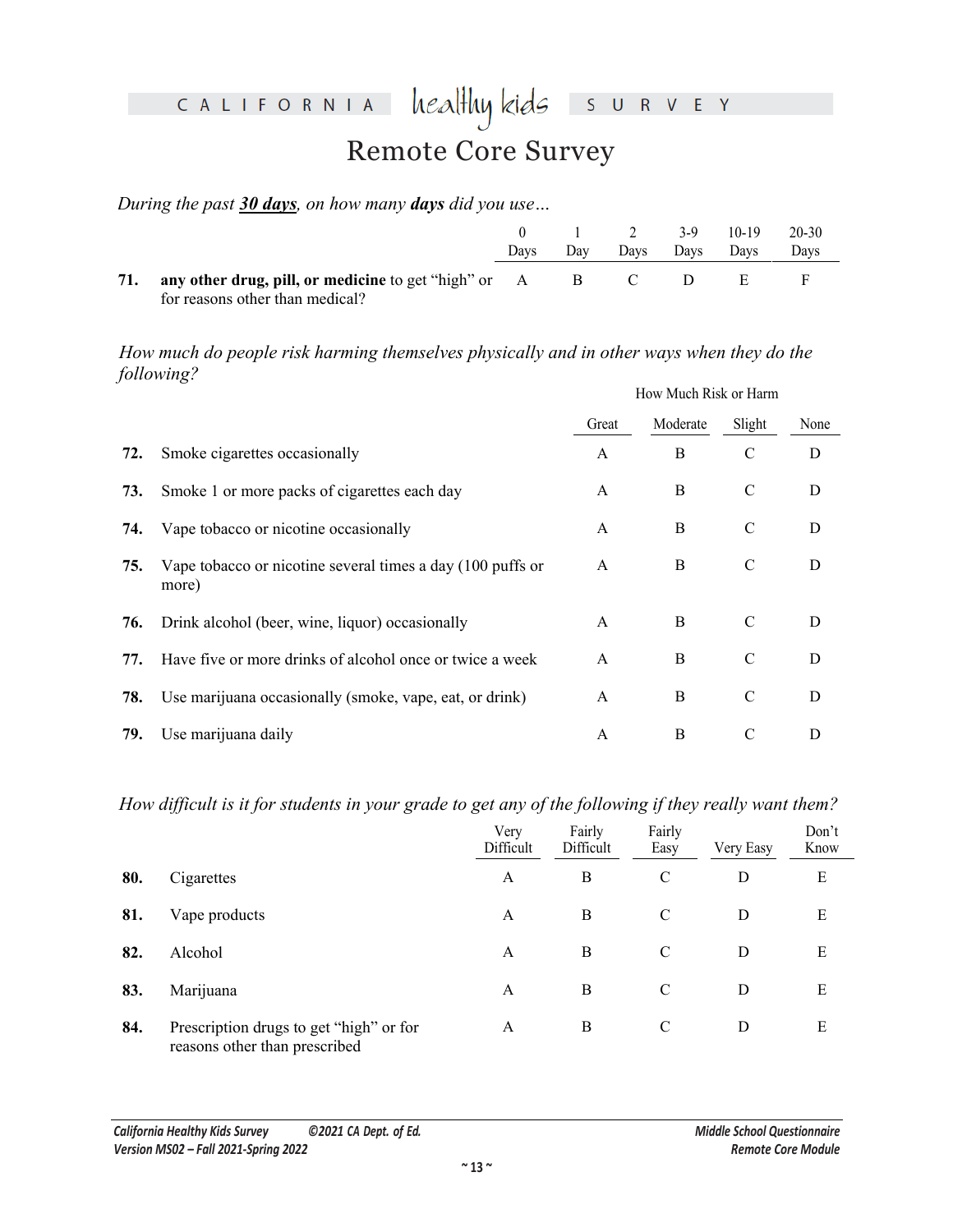### CALIFORNIA

#### healthy kids R V E Y S

## Remote Core Survey

*During the past 12 months, how many times did students from your school…* 

|     |                                                               | 0<br>Times | Time | $2 \text{ to } 3$<br>Times | 4 or More<br>Times |
|-----|---------------------------------------------------------------|------------|------|----------------------------|--------------------|
| 85. | spread mean rumors or lies spread about you?                  | А          | B    |                            | D                  |
| 86. | make sexual jokes, comments, or gestures toward<br>you?       | A          |      |                            |                    |
| 87. | make fun of you because of your looks or the way<br>you talk? | A          |      | $\mathcal{C}$              |                    |
| 88. | make fun of you, insult you, or call you names?               | A          | B    | $\mathcal{C}$              |                    |

|         |                                                                                                                                                                                                                                                                                                                                                                                                  | $\mathbf{0}$<br>Times | Time                 | $2$ to $3$<br>Times | 4 or More<br>Times |
|---------|--------------------------------------------------------------------------------------------------------------------------------------------------------------------------------------------------------------------------------------------------------------------------------------------------------------------------------------------------------------------------------------------------|-----------------------|----------------------|---------------------|--------------------|
| 85.     | spread mean rumors or lies spread about you?                                                                                                                                                                                                                                                                                                                                                     | $\mathbf{A}$          | B                    |                     | $\mathbf D$        |
| 86.     | make sexual jokes, comments, or gestures toward<br>you?                                                                                                                                                                                                                                                                                                                                          | $\mathbf{A}$          | В                    |                     | D                  |
| 87.     | make fun of you because of your looks or the way<br>you talk?                                                                                                                                                                                                                                                                                                                                    |                       |                      | $\overline{C}$      | D                  |
| 88.     | make fun of you, insult you, or call you names?                                                                                                                                                                                                                                                                                                                                                  |                       | $\mathbf B$          | $\mathcal{C}$       | D                  |
|         | During the past 12 months, how many times did students from your school harass you or bully<br>you for any of the following reasons? [You were bullied if you were threatened, called mean<br>names, teased, or had other unpleasant verbal or physical things done to you repeatedly or in a<br>severe way. It is not bullying when two students of about the same strength or power quarrel or |                       |                      |                     |                    |
| fight.] |                                                                                                                                                                                                                                                                                                                                                                                                  |                       |                      |                     |                    |
|         |                                                                                                                                                                                                                                                                                                                                                                                                  | $\theta$<br>Times     | $\mathbf{1}$<br>Time | $2$ to $3$<br>Times | 4 or More<br>Times |
| 89.     | Your race, ethnicity, or national origin                                                                                                                                                                                                                                                                                                                                                         | A                     | B                    | $\mathbf C$         | D                  |
| 90.     | Your religion                                                                                                                                                                                                                                                                                                                                                                                    | A                     | B                    | C                   | D                  |
| 91.     | Your gender                                                                                                                                                                                                                                                                                                                                                                                      | A                     | B                    | $\mathcal{C}$       | D                  |
| 92.     | Because you are gay, lesbian, or bisexual or<br>someone thought you were                                                                                                                                                                                                                                                                                                                         | $\mathbf{A}$          | $\, {\bf B}$         | $\mathcal{C}$       | D                  |
| 93.     | A physical or mental disability                                                                                                                                                                                                                                                                                                                                                                  | A                     | B                    | $\mathcal{C}$       | D                  |
| 94.     | You are an immigrant or someone thought you were                                                                                                                                                                                                                                                                                                                                                 | A                     | B                    | C                   | D                  |

- **96.** During the past **12 months**, how many times did other students spread mean rumors or lies, or hurtful pictures, about you online, on social media, or on a cell phone?
	- **A)** 0 times (never)
	- **B)** 1 time
	- **C)** 2–3 times
	- **D)** 4 or more times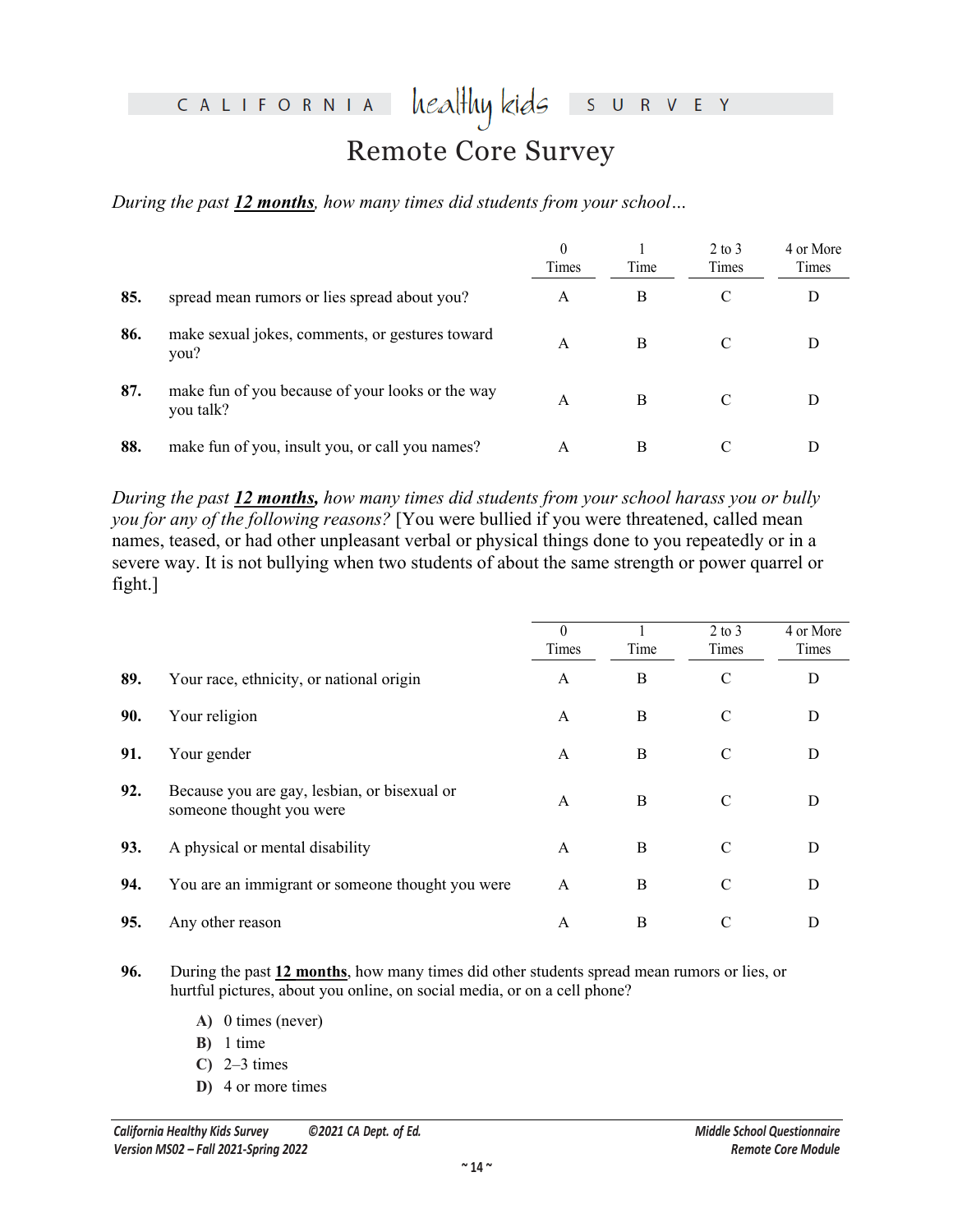#### healthy kids CALIFORNIA

### Remote Core Survey

 $R$  V

S U  $\mathsf E$  $\mathsf{Y}$ 

#### **97.** Do you consider yourself a member of a gang?

- **A)** No
- **B)** Yes
- **98.** During the past **12 months**, did you ever feel so sad or hopeless almost every day for **two weeks or more** that you stopped doing some usual activities?
	- **A)** No
	- **B)** Yes
- **99.** During the past **12 months**, did you ever seriously consider attempting suicide?
	- **A)** No
	- **B)** Yes

#### *Over the past* **30 days***, how true do you feel these statements are about you?*

|      | A) No<br>B) Yes                                                                                                                                         |                    |                  |                     |                   |
|------|---------------------------------------------------------------------------------------------------------------------------------------------------------|--------------------|------------------|---------------------|-------------------|
| 98.  | During the past 12 months, did you ever feel so sad or hopeless almost every day for two weeks or<br>more that you stopped doing some usual activities? |                    |                  |                     |                   |
|      | A) No<br>B) Yes                                                                                                                                         |                    |                  |                     |                   |
| 99.  | During the past 12 months, did you ever seriously consider attempting suicide?                                                                          |                    |                  |                     |                   |
|      | A) No<br>B) Yes                                                                                                                                         |                    |                  |                     |                   |
|      | Over the past 30 days, how true do you feel these statements are about you?                                                                             |                    |                  |                     |                   |
|      |                                                                                                                                                         | Not At<br>All True | A Little<br>True | Pretty<br>Much True | Very<br>Much True |
| 100. | I had a hard time relaxing.                                                                                                                             | A                  | $\bf{B}$         | $\mathcal{C}$       | D                 |
| 101. | I felt sad and down.                                                                                                                                    | A                  | B                | $\mathcal{C}$       | D                 |
| 102. | I was easily irritated.                                                                                                                                 | Α                  | $\bf{B}$         | $\mathcal{C}$       | D                 |
| 103. | It was hard for me to cope and I thought I<br>would panic.                                                                                              | $\mathbf{A}$       | $\mathbf B$      | $\mathcal{C}$       | D                 |
| 104. | It was hard for me to get excited about anything.                                                                                                       | $\boldsymbol{A}$   | $\bf{B}$         | $\mathcal{C}$       | D                 |
|      | Please tell us how true each statement is of you.                                                                                                       |                    |                  |                     |                   |
|      |                                                                                                                                                         | Not At<br>All True | A Little<br>True | Pretty<br>Much True | Very<br>Much True |
| 105. | Each day I look forward to having a lot of fun.                                                                                                         | $\boldsymbol{A}$   | $\bf{B}$         | $\mathcal{C}$       | D                 |
| 106. | I usually expect to have a good day.                                                                                                                    | A                  | $\bf{B}$         | $\mathcal{C}$       | D                 |

#### *Please tell us how true each statement is of you.*

|      |                                                                        | Not At<br>All True | A Little<br>True | Pretty<br>Much True | Verv<br>Much True |
|------|------------------------------------------------------------------------|--------------------|------------------|---------------------|-------------------|
| 105. | Each day I look forward to having a lot of fun.                        |                    |                  |                     |                   |
| 106. | I usually expect to have a good day.                                   | А                  |                  |                     |                   |
| 107. | Overall, I expect more good things to happen to<br>me than bad things. | А                  |                  |                     |                   |